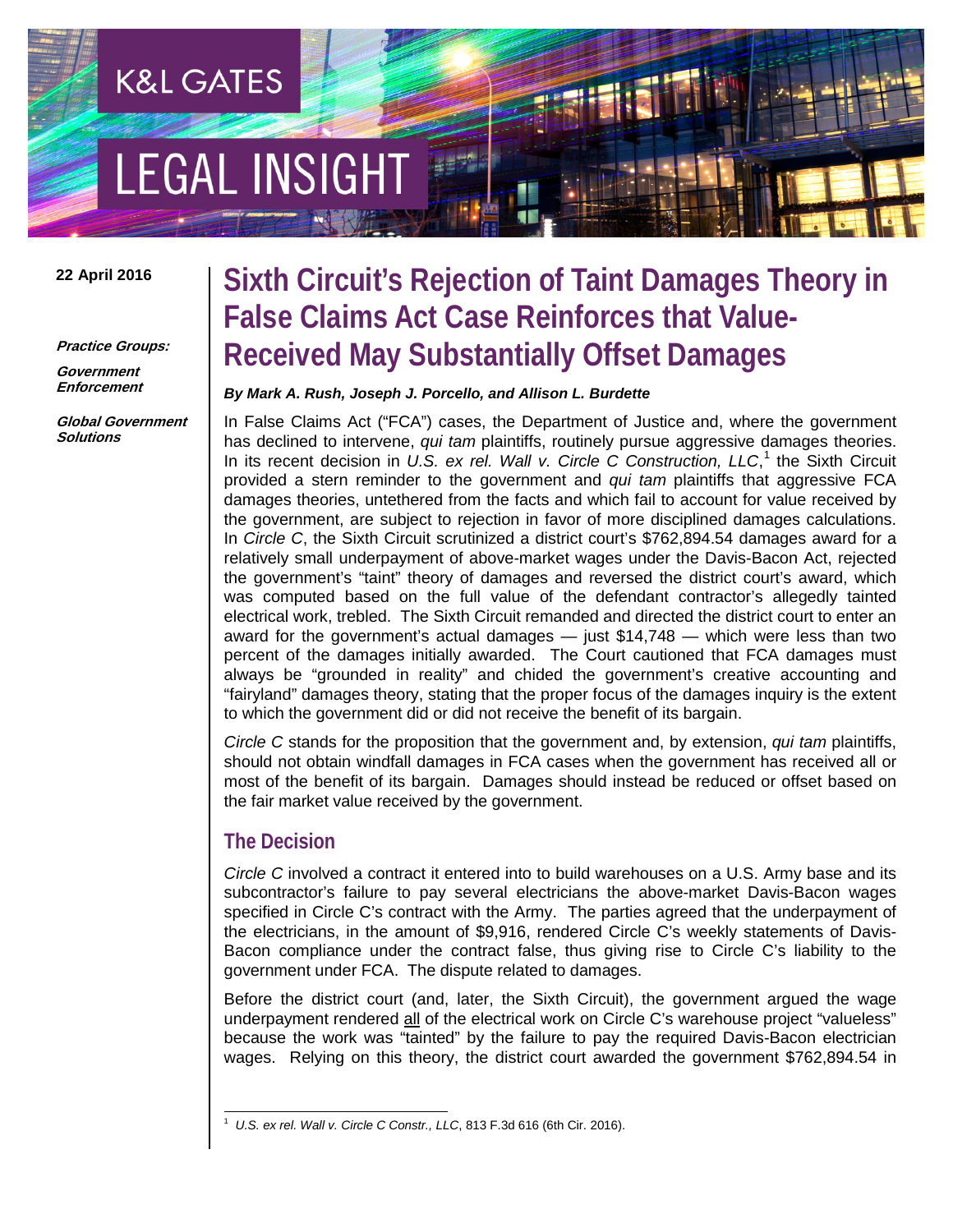### **K&L GATES**

#### **Sixth Circuit's Rejection of Taint Damages Theory in False Claims Act Case Reinforces that Value-Received May Substantially Offset Damages**

damages (the entire \$259,298.18 the government paid for the electrical work on the Army warehouses, trebled, minus \$15,000 previously paid in settlement by the subcontractor).

On February 4, 2016, the Sixth Circuit issued its opinion rejecting the government's "creative" damages accounting in its FCA claim. The Court declared that the district court's award was based on "fairyland" damages rather than actual damages. Actual damages "are the difference in value between what the government bargained for and what the government received." Since the government received the warehouses for which it had bargained, the government's actual damages were the amount of the wage underpayment. The "taint" was made right by the treble damages available under FCA. The Sixth Circuit distinguished the *Circle C* case from cases where the goods delivered to the government were actually valueless because the goods were dangerous to use (such as helicopters with defective transmissions) or morally tainted (such as uniforms manufactured by child laborers in Indonesia). In those cases, an award equal to the full value of the contract may be appropriate. In contrast, money damages could remedy the wage underpayment in the Circle C case "every day."<sup>[2](#page-1-0)</sup> The Sixth Circuit thus reversed the district court's award and remanded the case with the instruction to enter a judgement of \$14,748, the government's actual damages of \$9,916 tripled according to 31 U.S.C.  $\S$  3729(a)(1)(G), minus \$15,000 already paid by the subcontractor in settlement of the underpayment issue. The Sixth Circuit described the revised damages as appropriately reflecting reality.

#### **Key Takeaways**

The Sixth Circuit's ruling in *Circle C* makes it clear that, when it comes to damages in FCA claims, some courts will closely scrutinize whether the government received the value it bargained for and will base damages awards on that analysis. In cases where the government has received all or most of the benefit of its bargain, the fair market value of the goods or services received may serve to substantially reduce or offset the government's actual damages. This decision may be of particular relevance in false certification FCA actions where the statement certifies compliance with voluminous regulations and where a minor technical violation occurred. A prime example is FCA actions against healthcare providers that seek government payments based on accurate bills for competently provided and medically necessary services but nonetheless fail to comply with one or more technical regulatory requirements. Under such circumstances, *Circle C* may support a substantial offset of claimed damages where the government has received the full value of the services for which it contracted.

The Sixth Circuit's ruling also provides a reminder to FCA defendants of the importance of early case evaluation, with a strategic focus on their damages theory and a realistic assessment of their potential exposure. Although it may be counterintuitive, depending on the nature of the case, FCA defendants, working with their outside counsel, may be best served to focus more closely on damages than liability at the outset to understand what is really at stake.

<span id="page-1-0"></span> $\frac{1}{2}$ <sup>2</sup> Id. A concurrence to the Sixth Circuit's opinion sought to clarify that it is not danger or immorality that render goods valueless, thereby making the damages award of the entire contract value appropriate. Instead, the basis of damages rests on "the extent to which the value of the injury to the public interest is calculable in terms of market value." As such, the Sixth Circuit's revised damages award was appropriate because the market value of the wage underpayment could be "precisely ascertained." *Id.* at 619 (Rogers, J., concurring).